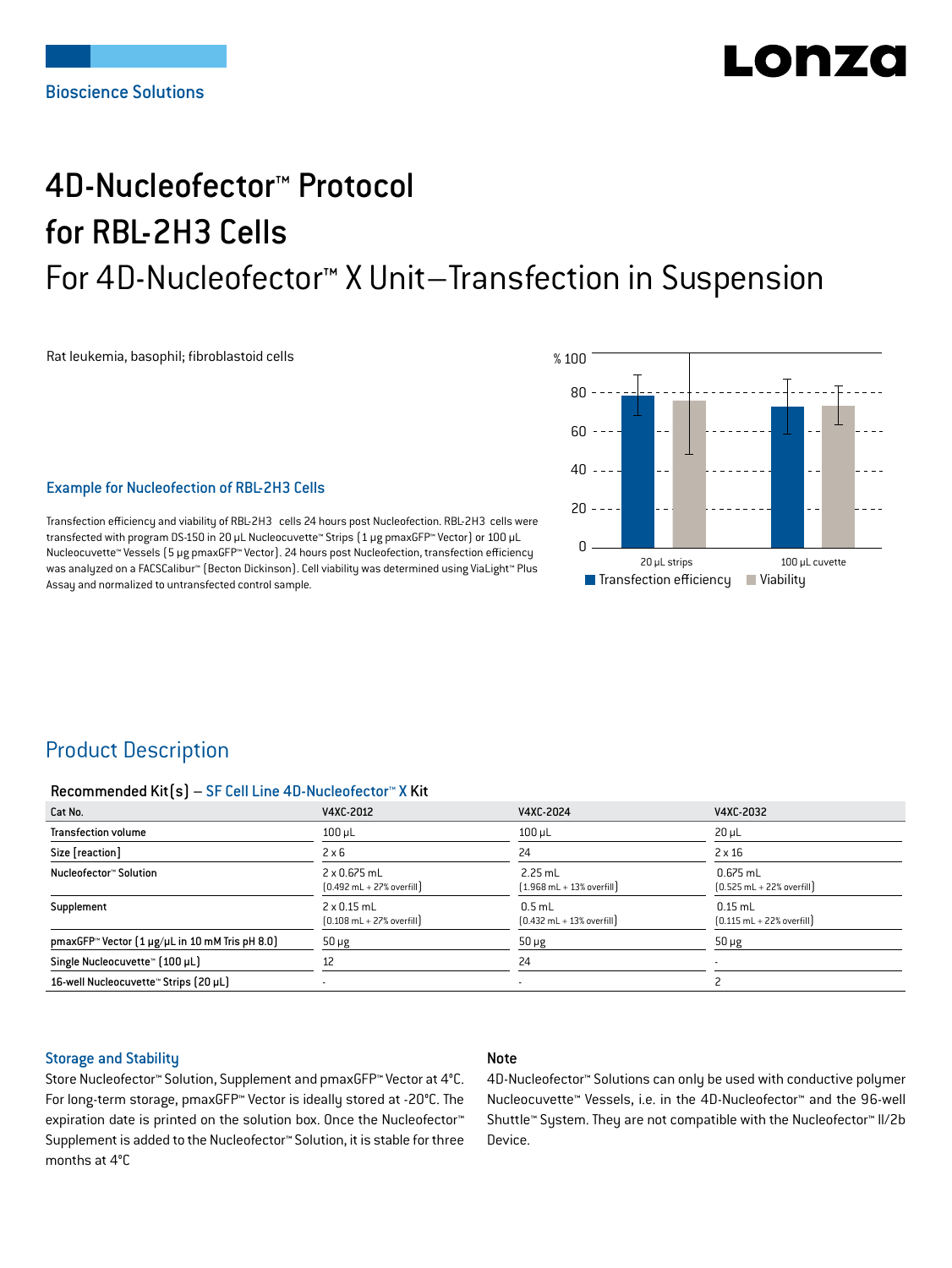## Required Material

#### Note

Please make sure that the supplement is added to the Nucleofector<sup>™</sup> Solution prior to use. For preparing aliquots, mix Nucleofector™ Solution and Supplement in a ratio of 4.5 : 1 (see Table 1).

- 4D-Nucleofector™ System (4D-Nucleofector™ Core and X Unit)
- Supplemented 4D-Nucleofector™ Solution at room temperature
- Supplied 100 µL single Nucleocuvette™ or 20 µL 16-well Nucleocuvette™ Strips
- Compatible tips for 20 µL Nucleocuvette™ Strips: epT.I.P.S. [US/ CDN: Eppendorf North America, Cat. No. 2491.431, Rest of World: Eppendorf AG, Cat. No. 0030073.266], Matrix TallTips™ [Matrix Technologies Corp., Cat. No. 7281] or LTS Tips [Rainin Instrument, LLC, Cat. No. SR-L10F, SR/SS-L250S, SR/SS-L300S]. Before using other types of pipette tips, please ensure they reach the bottom of the Nucleocuvette™ wells without getting stuck
- Supplied pmaxGFP™ Vector, stock solution 1 μg/μL

#### Note

When using pmaxGFP™ Vector as positive control, dilute the stock solution to an appropriate working concentration that allows pipetting of the recommended amounts per sample (see Table 3). Make sure that the volume of substrate solution added to each sample does not exceed 10% of the total reaction volume (2 μL for 20 μL reactions; 10 μL for 100 μL reactions).

- Substrate of interest, highly purified, preferably by using endotoxin-free kits; A260:A280 ratio should be at least 1.8
- Cell culture plates of your choice
- For detaching cells: 0.5 mg/mL Trypsin and 0.2 mg/mL EDTA in PBS and supplemented culture media or PBS/0.5% BSA
- Culture medium: Eagle's Minimal Essential medium with Earle's BSS with non-essential amino acids and sodium pyruvate [Lonza; Cat. No. 12-662F] supplemented with 15% fetal calf serum (FCS), 100 μg/mL streptomycin, 100 U/mL Penicillin and 2 mM UltraGlutamine I [Lonza; Cat. No. BE17-605E/U1] ], 1mM Na-Pyruvate [Lonza; Cat. No. BE13-115E], 0.1mM NEAA [Lonza; Cat. No. BE13-114E].
- Prewarm appropriate volume of culture medium to 37°C (see Table 2)
- Appropriate number of cells/sample (see Table 3)

## 1. Pre Nucleofection

#### Cell culture recommendations

- 1.1 Passage cells every  $2 3$  days. A subcultivation ratio of 1:5 to 1:10 is recommended. Use low spin centrifugation (90xg)
- 1.2 Cells should not be used for Nucleofection™ after passage number 30
- 1.3 Optimal confluency for Nucleofection: 90%

#### **Trypsinization**

- 1.4 Remove media from the cultured cells and wash cells once with an appropriate volume of PBS
- 1.5 For harvesting, incubate the cells ~5 minutes at 37°C with an appropriate volume of indicated trypsinization reagent (please see required material)
- 1.6 Neutralize trypsinization reaction with supplemented culture medium or PBS/0.5% BSA once the majority of the cells (>90% ) have been detached

## 2. Nucleofection

For Nucleofection sample contents and recommended Nucleofector™ Program, please refer to Table 3.

- 2.1 Please make sure that the entire supplement is added to the Nucleofector™ Solution
- 2.2 Start 4D-Nucleofector™ System and create or upload experimental parameter file (for details see device manual)
- 2.3 Select/Check for the appropriate Nucleofector™ Program (see Table 3)
- 2.4 Prepare cell culture plates by filling appropriate number of wells with desired volume of recommended culture media (see Table 4) and pre-incubate/equilibrate plates in a humidified 37°C/5% CO<sub>2</sub> incubator
- 2.5 Pre-warm an aliquot of culture medium to 37°C (see Table 4)
- 2.6 Prepare plasmid DNA or pmaxGFP™ Vector or siRNA (see Table 3)
- 2.7 Harvest the cells by trypsinization (please see  $1.4 1.6$ )
- 2.8 Count an aliquot of the cells and determine cell density
- 2.9 Centrifuge the required number of cells (see Table 3) at 90xg for 10 minutes at room temperature. Remove supernatant completely
- 2.10 Resuspend the cell pellet carefully in room temperature 4D-Nucleofector™ Solution (see Table 3)
- 2.11 Prepare mastermixes by dividing cell suspension according to number of substrates
- 2.12 Add required amount of substrates to each aliquot (max. 10% of final sample volume)
- 2.13 Transfer mastermixes into the Nucleocuvette™ Vessels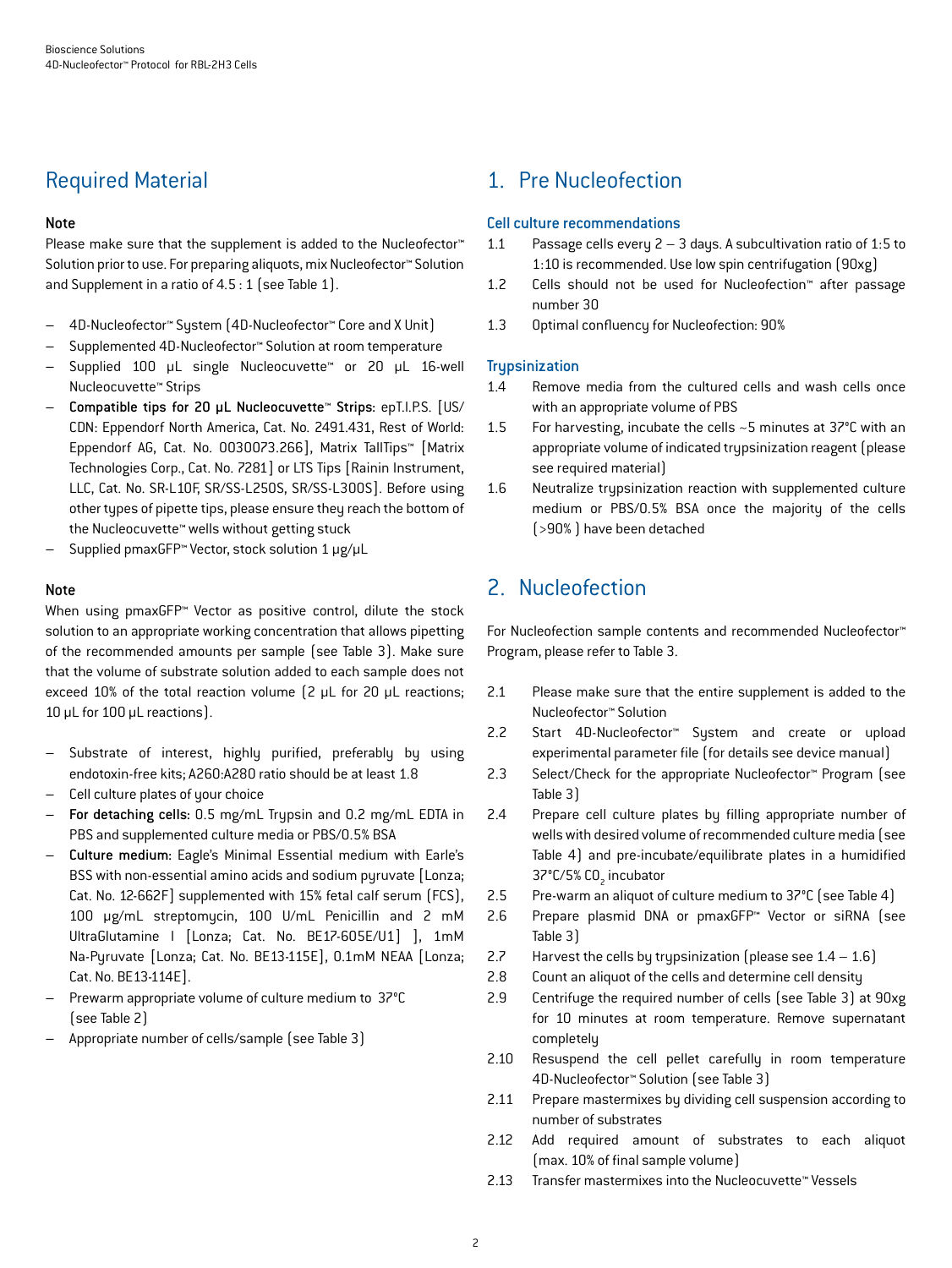#### Note

As leaving cells in Nucleofector™ Solution for extended periods of time may lead to reduced transfection efficiency and viability it is important to work as quickly as possible. Avoid air bubbles while pipetting

- 2.14 Gently tap the Nucleocuvette™ Vessels to make sure the sample covers the bottom of the cuvette
- 2.15 Place Nucleocuvette™ Vessel with closed lid into the retainer of the 4D-Nucleofector™ X Unit. Check for proper orientation of the Nucleocuvette™ Vessel
- 2.16 Start Nucleofection Process by pressing the "Start" on the display of the 4D-Nucleofector™ Core Unit (for details, please refer to the device manual)
- 2.17 After run completion, carefully remove the Nucleocuvette™ Vessel from the retainer
- 2.18 Resuspend cells with pre-warmed medium (for recommended volumes see Table 2). Mix cells by gently pipetting up and down two to three times. When working with the 100 µL Nucleocuvette™ use the supplied pipettes and avoid repeated aspiration of the sample
- 2.19 Plate desired amount of cells in culture system of your choice (for recommended volumes see Table 2).

## 3. Post Nucleofection

3.1 Incubate the cells in humidified  $37^{\circ}$ C/5% CO<sub>2</sub> incubator until analysis. Gene expression or down regulation, respectively, is often detectable after only 4 – 8 hours

#### Table 1: Volumes required for a single reaction

|                                  | 100 µL Single Nucleocuvette™ | 20 µL Nucleocuvette™ Strip |
|----------------------------------|------------------------------|----------------------------|
| Volume of Nucleofector™ Solution | 82 uL                        | 16.4 uL                    |
| <b>Volume of Supplement</b>      | 18 uL                        | $3.6$ uL                   |

#### Table 2: Required amounts of cells and media for Nucleofection

|                                               |                                    | 100 µL Single Nucleocuvette™            | 20 µL Nucleocuvette™ Strip |
|-----------------------------------------------|------------------------------------|-----------------------------------------|----------------------------|
| Culture plate format                          |                                    | 6-well plate                            | 96-well plate              |
| Culture medium                                | Pre-filled in plate                | $1000 \mu L$                            | 150 µL                     |
|                                               | Added to sample post Nucleofection | 400 uL                                  | $80 \mu L$                 |
| Volume of sample transferred to culture plate |                                    | complete sample (use supplied pipettes) | 50 uL                      |
| Final culture volume                          |                                    | 1500 µL                                 | $200 \mu L$                |

#### Table 3: Contents of one Nucleofection sample and recommended program

|                                |                                         | 100 µL Single Nucleocuvette™                                                         | 20 µL Nucleocuvette™ Strip                                                             |
|--------------------------------|-----------------------------------------|--------------------------------------------------------------------------------------|----------------------------------------------------------------------------------------|
| Cells                          |                                         | $1 \times 10^6$<br>[Lower or higher cell numbers may influence transfection results] | $2 \times 10^{5}$<br>[Lower or higher cell numbers may influence transfection results] |
| Substrate*                     | pmaxGFP™ Vector                         | 5 µg                                                                                 | 1 µg                                                                                   |
| or                             | plasmid DNA (in H <sub>3</sub> O or TE) | $2-5 \mu$ g                                                                          | $0.4 - 1 \mu$ g                                                                        |
| or                             | siRNA                                   | 30-300 nM siRNA (3-30 pmol/sample                                                    | 30-300 nM siRNA (0.6-6 pmol/sample)                                                    |
| SF 4D-Nucleofector™ X Solution |                                         | $100$ $\mu$ L                                                                        | $20 \mu L$                                                                             |
| Program                        |                                         | DS-150                                                                               | <b>DS-150</b>                                                                          |

\* Volume of substrate should comprise maximum 10% of total reaction volume